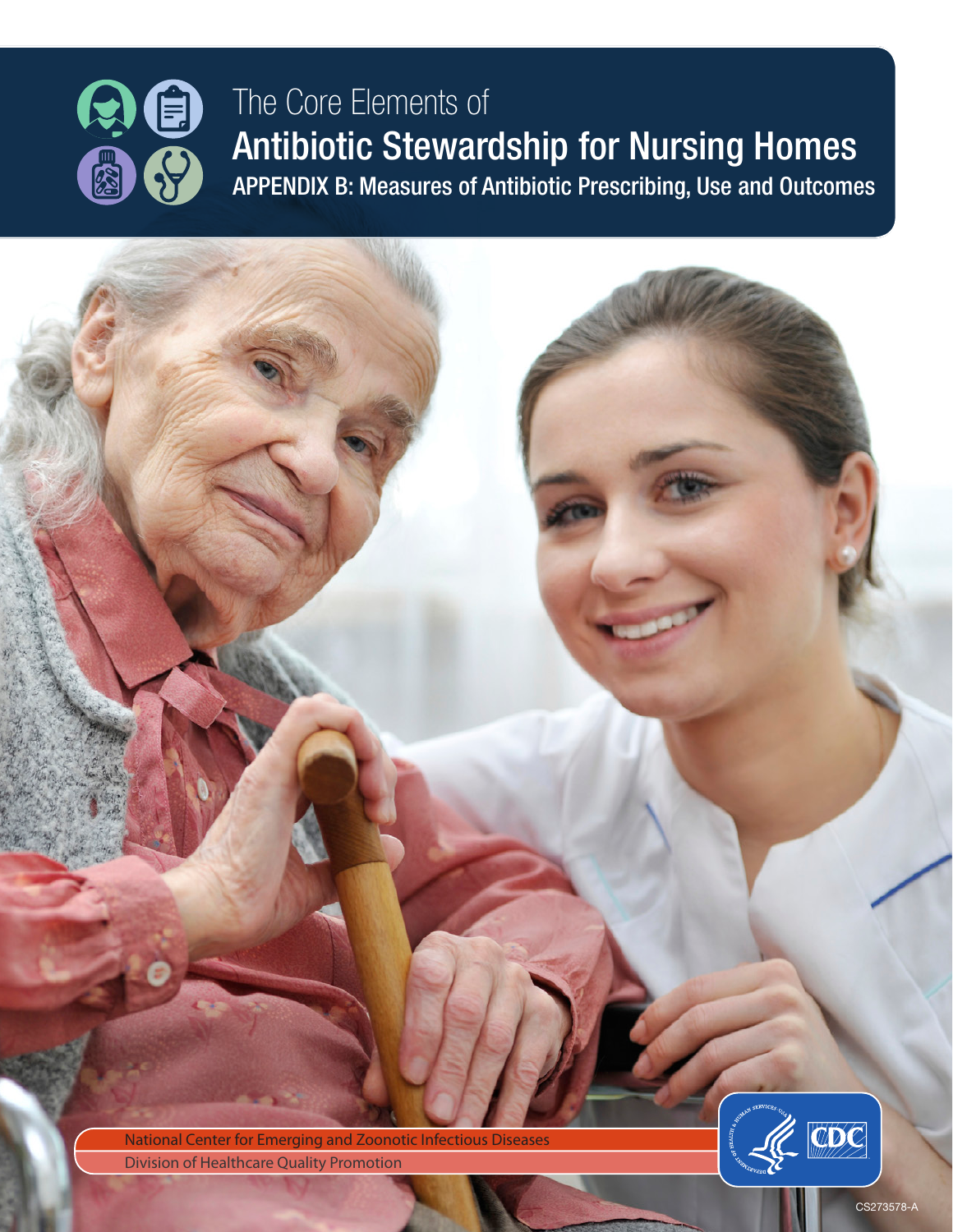# Appendix B: Measures of antibiotic prescribing, use and outcomes

This document contains more detailed explanations of antibiotic use process and outcome measures which can be tracked by nursing homes to monitor the impact of their antibiotic stewardship activities.

## Process measures for tracking antibiotic stewardship activities

#### Completeness of clinical assessment documentation at the time of the antibiotic prescription. Incomplete

assessment and documentation of a resident's clinical status, physical exam or laboratory findings at the time a resident is evaluated for infection can lead to uncertainty about the rationale and/or appropriateness of an antibiotic. If a facility has developed algorithms or protocols for evaluating a resident suspected of having an infection, then perform audits of the quality of the assessment to ensure that algorithm was followed.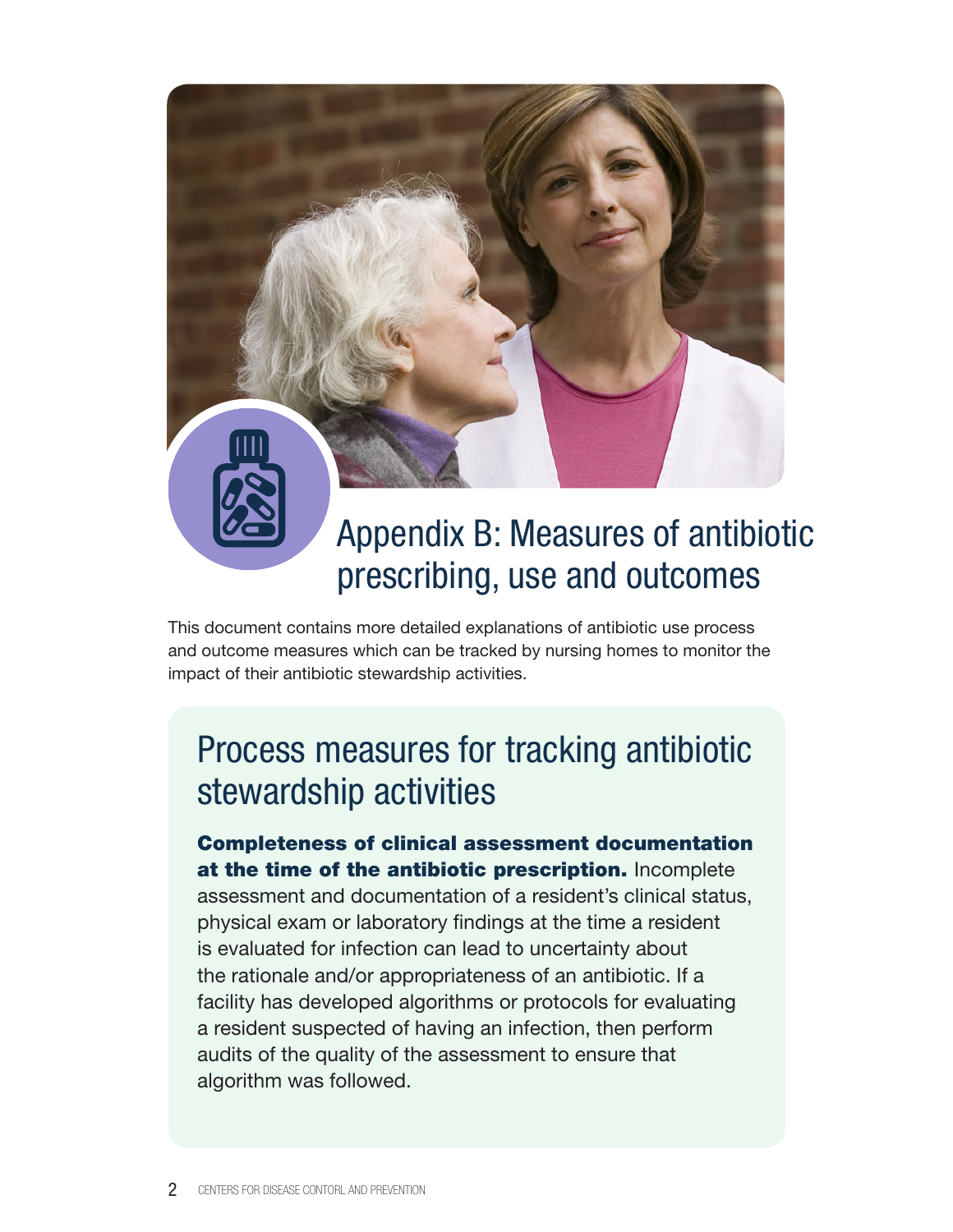#### Completeness of antibiotic prescribing

documentation. Ongoing audits of antibiotic prescriptions for completeness of documentation, regardless of whether the antibiotic was initiated in the nursing home or at a transferring facility, should verify that the antibiotic prescribing elements have been addressed and recorded. These elements include: dose, (including route), duration (i.e., start date, end date and planned days of therapy), and indication (i.e., rationale and treatment site) for every course of antibiotics.

Antibiotic selection is consistent with recommended agents for specific indications. If a facility has developed and implemented facility-specific treatment guidelines for one or more infections, then an intermittent review of antibiotic selection is warranted to ensure practices are consistent with facility policies.

### Measures of antibiotic use

Point prevalence of antibiotic use. Point prevalence surveys of antibiotic use track the proportion of residents receiving antibiotics during a given time period (i.e., a singleday, a week, or a month). Because the data collection is timelimited, point prevalence surveys are an easier way to capture antibiotic use data. In addition to providing a snap-shot of the burden of antibiotic use in a facility, point-prevalence surveys can capture specific information about the residents receiving antibiotics and indications for antibiotic therapy.<sup>1</sup> Unlike other antibiotic use measures which focus only on the prescriptions initiated in the nursing home, prevalence surveys could also include data on residents admitted to the facility already receiving an antibiotic to track the total burden of individuals at risk for complications from antibiotic use (e.g., *C. difficile* infection).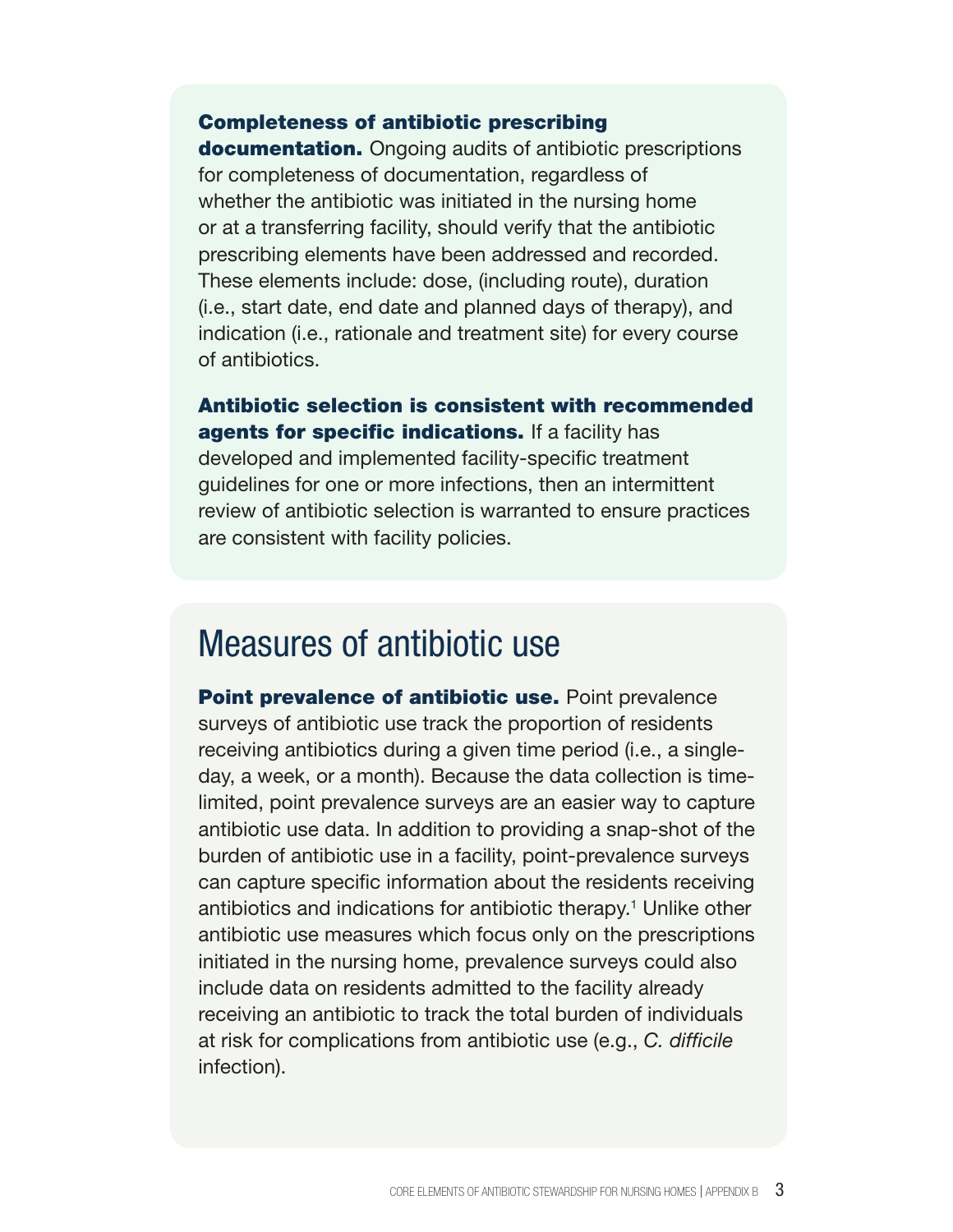- Percent of residents receiving antibiotics: (Number of residents on antibiotic/total residents in the facility) X 100
	- Prevalence data can be stratified by specific resident characteristics, for example percent of residents receiving antibiotics among short-stay versus long-stay residents
- Percent of new admissions receiving antibiotics: (Number of residents admitted to nursing home receiving antibiotics/total number of new admissions) X 100

Because prevalence surveys are often conducted for a brief window of time, this data may not portray the magnitude of antibiotic use over time. While a single-day prevalence survey may show 5% to 13% of residents are receiving an antibiotic, studies which follow a group of residents over long periods of time (e.g., 12 months) show that as many as 50% to 75% of residents receive one or more courses of antibiotics.<sup>2</sup>

**Antibiotic starts.** Most nursing home infection prevention and control programs already track new antibiotic starts occurring in the facility as part of their infection surveillance activity. Generally, rates of antibiotic starts are based on the prescriptions written after the resident has been admitted to the facility. Data on antibiotic starts can be calculated and reported in the following ways:

- Rate of new antibiotic starts initiated in nursing home (per 1,000 resident-days): (Number of new antibiotic prescriptions/total number of resident-days) X 1,000
	- Rate of antibiotic starts can be calculated by indication, for example: (Number of new antibiotic starts for urinary tract infection/total number of resident-days) X 1,000
- Rates of antibiotic starts could also be calculated for individual prescribers in the nursing home to compare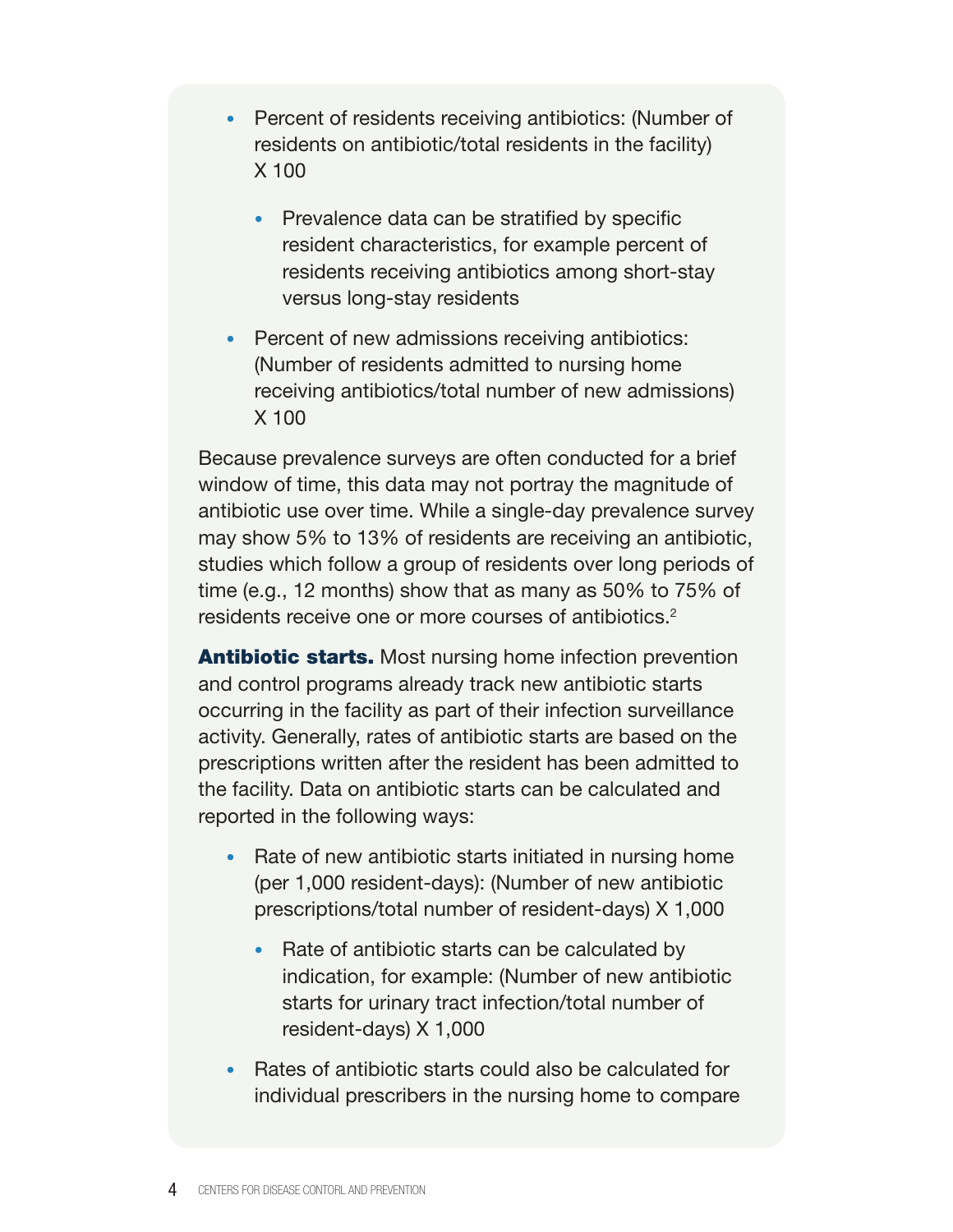prescribing patterns among different providers practicing in the facility. However, prescriber-specific rates must take into account differences in the total number of residents cared for by each provider.

Tracking and reporting antibiotic start data could assess the impact of antibiotic stewardship initiatives designed to educate and guide providers on situations when antibiotics are not appropriate. However, interventions focused on shortening the number of days of therapy may not demonstrate significant changes in antibiotic starts.

Antibiotic days of therapy (DOT). Tracking antibiotic DOTs requires more effort than tracking antibiotic starts, but may provide a better measure to monitor changes in antibiotic use over time. The ratio of antibiotic DOT to total residentdays has been referred to as the antibiotic utilization ratio (AUR).<sup>3</sup> Below are the steps for calculating monthly rates of antibiotic DOT and AUR.

- An antibiotic day: each day that a resident receives a single antibiotic
	- For example, if a resident is prescribed a 7-day course of amoxicillin, that course equals 7 antibiotic days. However, if a resident is prescribed a 7-day course of ceftriaxone plus azithromycin, then that course equals 14 antibiotic days.
- Antibiotic DOT: the sum of all antibiotic days for all residents in the facility during a given time frame (e.g., 1 month or 1 quarter)
	- Rate of antibiotic DOT (per 1,000 resident-days): (Total monthly DOT/total monthly resident-days) X 1,000
	- Antibiotic utilization ratio: Total monthly DOT/total monthly resident-days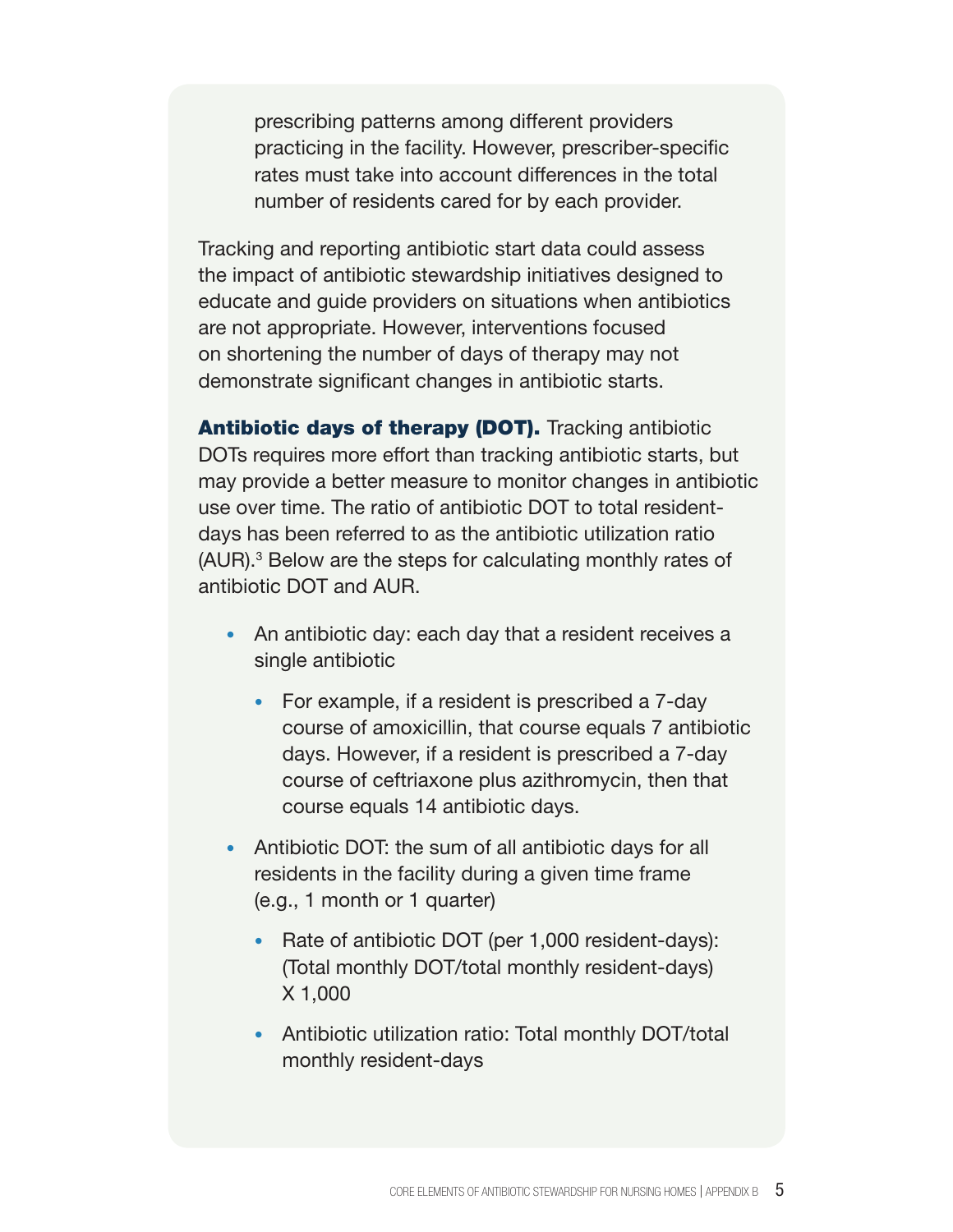### Antibiotic outcome measures

#### Track *C. difficile* and antibiotic resistance.

The National Healthcare Safety Network (NHSN) is a CDCoperated web-based system for tracking and reporting targeted infections and antibiotic-resistant organisms from healthcare facilities. In 2012, NHSN launched a reporting component specifically designed for use by nursing homes and other long-term care facilities. The Laboratory-identified event module in NHSN ([http://www.cdc.gov/nhsn/ltc/cdiff](http://www.cdc.gov/nhsn/ltc/cdiff-mrsa/index.html)[mrsa/index.html](http://www.cdc.gov/nhsn/ltc/cdiff-mrsa/index.html)) allows facilities to track rates of *C. difficile* and selected multidrug-resistant organisms such as methicillin-resistant *Staphylococcus aureus* (MRSA) and antibiotic resistant gram-negative bacteria like *E.coli* using laboratory based surveillance as a proxy for infections.<sup>4</sup>

#### Track adverse drug events related to antibiotic use.

Adverse events due to use of medications in skilled nursing homes accounted for nearly 40% of harms identified in a recent report.<sup>5</sup> Antibiotics are among the most frequently prescribed medications in LTCFs and have a high rate of adverse drug events.<sup>6,7</sup>

### Track costs related to antibiotic use.

Very few, if any, studies on antibiotic use in nursing homes have calculated the financial costs of antibiotic use.<sup>8,9</sup> However, in acute care settings, antibiotic stewardship has been shown to reduce hospital pharmacy costs in addition to improving antibiotic use.<sup>10</sup> This metric can be useful in justifying support of staff time and external consultant support for ASP activities.